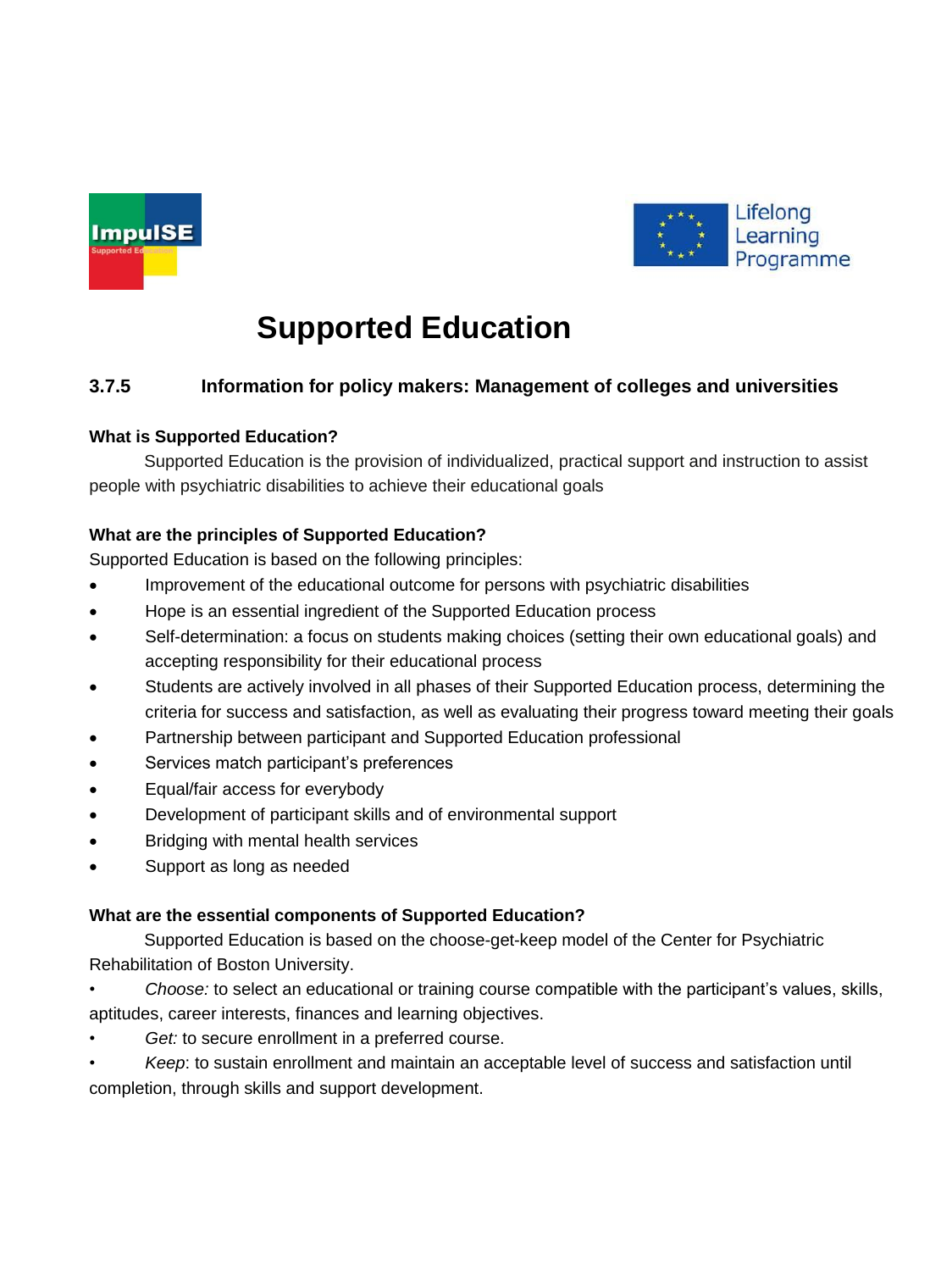#### **Why is it important to support students with a psychiatric disability to remain at school?**

The onset of psychiatric disability generally occurs between the ages of 17 and 25—the years in which young adults follow higher education (including advanced vocational education), which is a major channel in our society to prepare for a career and enhance life goals. But for people with a psychiatric disability, this resource is largely unavailable.

Although people with psychiatric disabilities often attempt higher education, they are frequently unable to complete their studies because of the nature of their illness and its treatment. They often meet with overwhelming obstacles, including stigmatization and discrimination. In an economy that requires (higher) education for upward occupational mobility, people who are unable to succeed in postsecondary/higher education or training may find themselves ultimately underemployed or unemployed.

#### **What can you do to support students with a psychiatric disability to remain at school?**

In collaboration with other stakeholders (mental health, disability organizations, family, student and consumer advocacy organizations and funding resources), a college community or university can initiate, develop, carry out and evaluate Supported Education services to help students with psychiatric disabilities to return to and to remain at school..

The role of student is one of the most valued roles in our society and by helping (young) people with psychiatric disabilities to choose, get and keep regular education, you help them to become integrated in the community as part of their recovery process.

#### **What does Supported Education cost?**

The invested time varies enormously for each student/consumer. The frequency and duration of support contact can vary over time, from a ten minute phone call once in two weeks to a twice weekly face-to-face meeting between the student/consumer and the professional in exam periods. In practice, elements of the Supported Education intervention program are used in short trajectories of four or five sessions.

The professional backgrounds of Supported Education specialists also vary. Most Supported Education specialists have a Bachelor or Master's degree in rehabilitation counseling, social work, psychiatric nursing, occupational therapy or psychology. Because of this, the personnel costs also vary.

Next to the personnel costs there are extra costs for training, coaching and organizational adjustments.

#### **How is Supported Education funded?**

The financing of Supported Education services varies from country to country, and within a country, and from organization to organization. Mental health and education have their own financial support